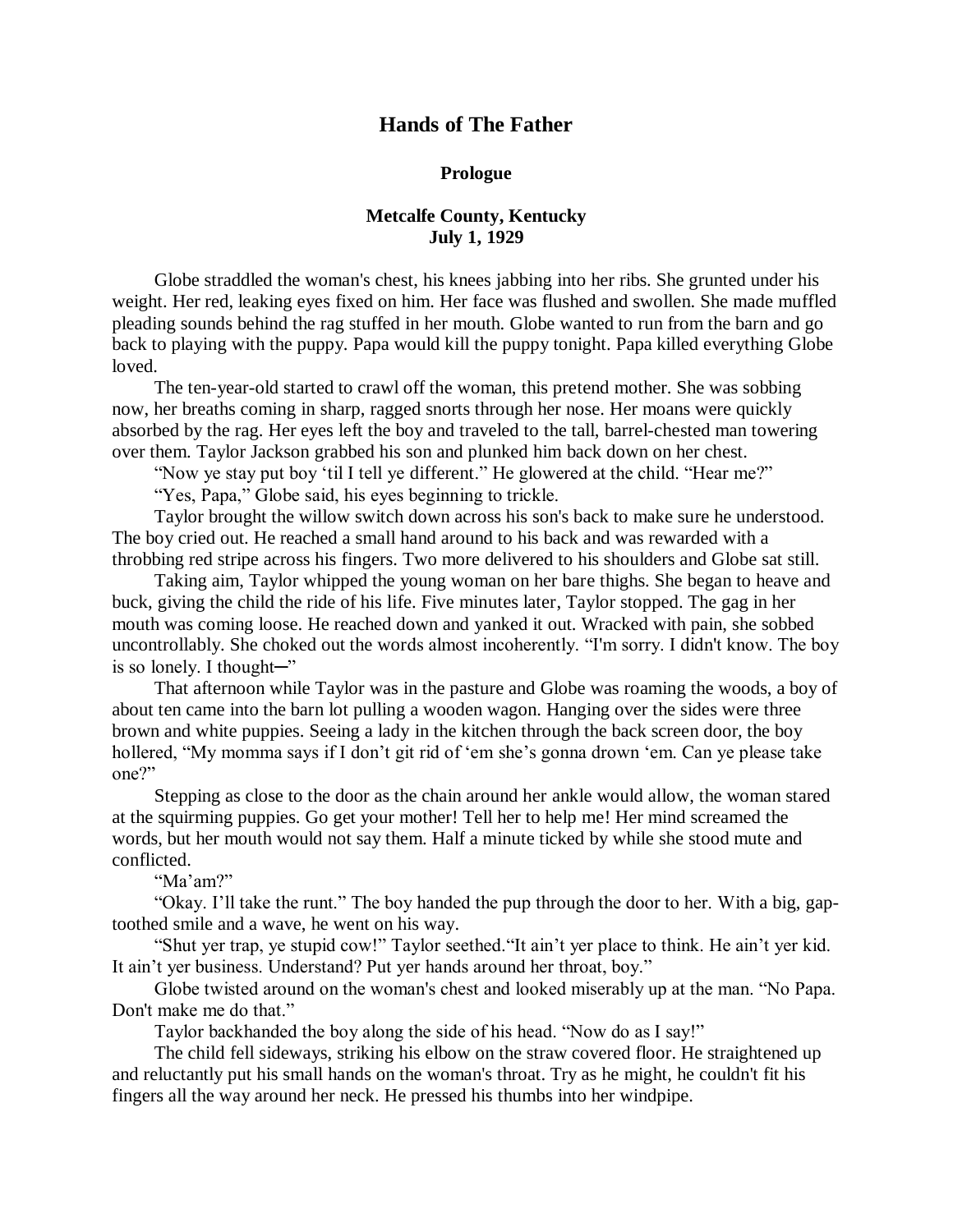"Squeeze!" Taylor demanded. Fearing his father's fury, Globe pretended to press harder. "Put yer back into it, boy."

"Please, Papa, she didn't know. Can't we give her another chance?" Taylor seemed to consider this for a few seconds. Stepping up to the two, he leaned over. Slapping his big, calloused hand over his son's soft ones, he pressed. The woman's breath whined out of her. She began to buck and writhe more than when he whipped her. Globe tried to pull his hands away. His daddy's iron grip held them.

"Papa, please. No, Papa."

"Shut up, boy!" Taylor screamed. His eyes were glazing over. "Hold 'er fast or I'll whip ye within an inch of yer life." Spittle formed at the corners of his mouth. His face was fixed in a snarl as vicious as a rabid dog's. Globe clasped the mother's throat until she stopped breathing. He felt a few short puffs of wind come from her mouth. They stopped. He thought she must be dead.

His father hauled him off her, tossing him to the floor like a sack of potatoes. Taylor picked up the pail of water he had carried in from the well. The boy knew it would be cold, even on this hot July evening. His father upended the bucket over the woman's face. She gasped and sputtered and began to sob anew. Reaching down, Taylor cut the ropes binding her hands and feet. He folded the Barlow and slipped it back into his pocket. "Now git in there and git me some supper and be quick about it!"

The woman struggled to her feet and straightened her dress. In a half subservient, half conciliatory gesture, she picked up the rag and held it out to the man. Taylor snatched it from her hand and stuffed it into the back pocket of his overalls. Raising his foot, he kicked her in the backside. The woman staggered out of the barn door, still sobbing. Taylor followed.

Globe lay on the floor in a heap, his heart breaking, aching for a love he would never find.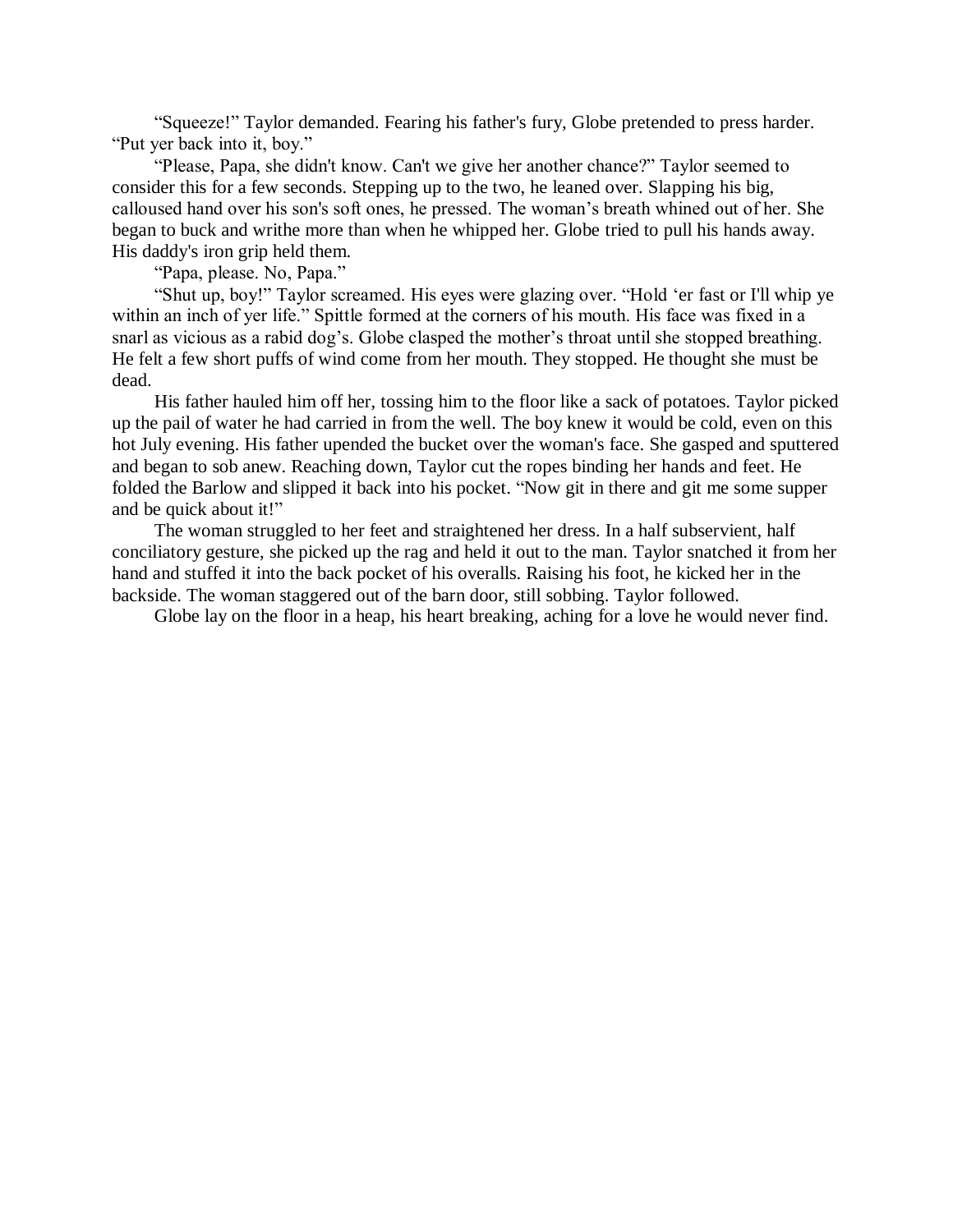## Chapter 1

Grace Fuller awoke to the sound of singing. A male voice crooned in a husky bass better suited for preaching. She smiled. Yesterday was a good day. Attendance at Muddy Creek Baptist was steadily increasing. Since April, 15 adults and three children had come to the Lord. Soon they would outgrow the small church building.

After dinner on the church grounds, the congregation gathered at the river for the baptisms. Several new believers waded eagerly into the water, their commitment to the Lord anchored firmly in their hearts. Meanwhile, Grace watched over the children and took care of the babies. She played games with the older ones while keeping the toddlers close by. Grateful for the break, the children's mothers relaxed with an extra dessert or by simply stretching their legs. While Grace enjoyed her time with the little ones, in her heart there was sadness. She and Jeremiah would return to an empty, noiseless house.

At six foot, the lanky Jeremiah reminded folks of Abraham Lincoln. Though craggy and not particularly handsome, his face always held a ready smile. When he visited their homes, parents were surprised at how the tall preacher would get down on the floor to play with their children. He would fold his long legs under him and come down to their level. Looking like an oversized child, he played games with them while speaking to the grownups about spiritual matters. His love for people drew them to him.

Grace made her way to the kitchen and stood in the doorway, watching him. How she loved this man. With his back to her, Jeremiah scooped the eggs from the frying pan. Depositing them onto the plates set out on the sideboard, he lifted his voice to the ceiling.

> *Amazing grace, how sweet the sound That saved a wretch like me I once was lost, but now I'm found Was blind but now I see*

Grace clapped. Jeremiah grinned at her. "Mornin', sleepy head. Thought you was gonna stay in bed the whole day. The sun's been up nigh two hours already." He placed the full dishes of eggs, ham gravy and biscuits on the table. "Day's half gone."

Grace whirled around and headed back the way she came. "Well then, maybe I'll just spend the rest of it in bed," she called over her shoulder. "You can bring mine to the bedroom, and don't forget the coffee." In two long strides he caught her. Taking her by the shoulders, he turned her around and brought his lips down on hers. A few seconds later he released her. Her head spun as it always did when he kissed her that way.

Few would call Jeremiah good-looking. Nevertheless, this rough-cut man, her wonderful husband of only 18 months, was the most beautiful human being Grace could imagine. When she met Jeremiah at the age of 34, most considered Grace Willis an old maid. Not Jeremiah. At 36, he told her repeatedly he had waited all of his life for the perfect woman to come along. No matter how many times she insisted she was far from perfect, he assured her she was to him.

Grace had spent her younger years caring for her elderly father and invalid mother. With little money even for the basics, she struggled to provide for their increasing needs. In her  $27<sup>th</sup>$ year, they both died. Her mother succumbed to pneumonia that January and her father's heart gave out in April. Devastated, Grace took to leaving the house for long periods, walking the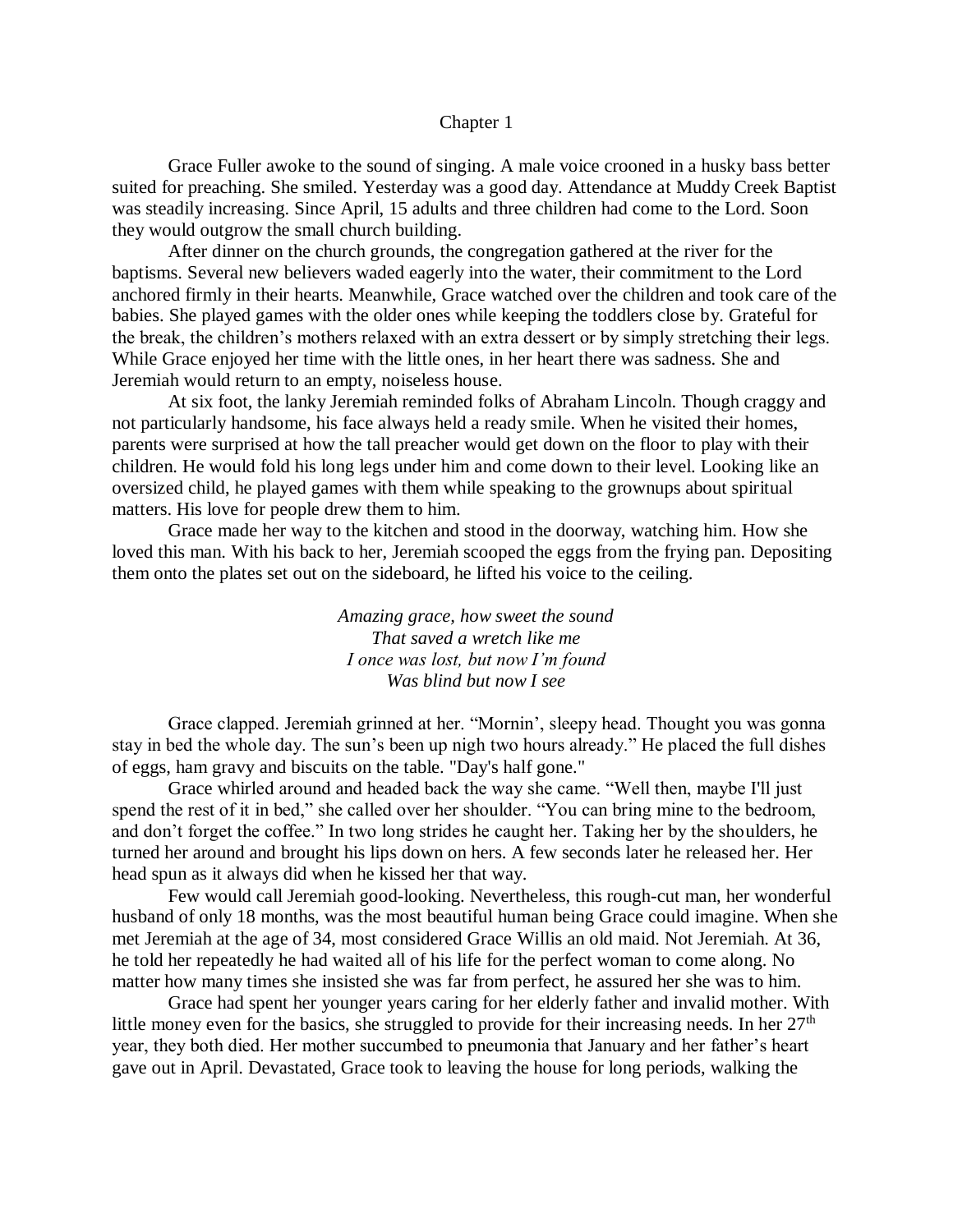country roads and willing her mind to retrieve only happy memories of her life in the family home.

With time on her hands and little money, she began to assess her skills. She could care for the elderly. No. She'd had enough of that. She made her own clothes and was pretty good at it. She put out the word and several of the women at church began asking her to make dresses for them and their daughters. Soon her reputation as a talented seamstress spread. She kept busy and resigned herself to spinsterhood. Thoughts of a family became a faded ideal. When she did stop long enough to think of her future, the lonely years stretched out dauntingly ahead.

Love surprised her. It started when Jeremiah took over the pastorate of Muddy Creek Baptist. That first Sunday, Grace felt a stirring in her chest as he strode to the pulpit and took control like a ship's captain on the bridge. When he visited her later that week, she could tell it was more than a casual call. There was something in his eyes and smile that was different than that of a pastor simply calling on one of his parishioners. She saw another side of him, a gentle shyness that contrasted starkly with his commanding demeanor as a preacher.

Their love progressed slowly. Jeremiah kept their meetings public, careful not to give the gossips fresh meat. When he visited the sick and elderly, he invited Grace along. He sat with her at church suppers. Whenever he came near her, Grace's heart sang. At night in her dreams, she envisioned their life together serving the Lord. One Saturday evening in August, they visited an elderly woman whose husband had died the month before. Her eyes moist, the woman reminisced about their lifetime together—the struggles, the triumphs, the joy and sorrow. As she spoke, Grace thought of what life with Jeremiah would be like.

Afterward, the couple stopped along the roadside for a picnic. Between bites of fried chicken, Jeremiah laid out his plans for the church to her. "There's only one thing I'm missing."

"What could that be?" Grace asked. This man was the most competent pastor she'd ever known. She couldn't think of anyone better to lead their congregation. The people respected him and the children loved him. What could be missing that would enhance his ministry?

"I need me a wife. Grace, I love you. Will you marry me?"

Grace nearly choked on her drumstick. It felt as though the whole chicken was stuck in her throat. Finally, she choked it down as Jeremiah rapped her on the back. She coughed into her napkin. With tear-filled eyes, she exclaimed, "Yes, oh yes!" Dropping the drumstick, she threw herself into his arms. Jeremiah kissed her gently on the lips.

They were married the following Sunday evening. Their honeymoon consisted of two days at a small cabin in the back woods. They returned unified as a team, ready to build a church to reach people for Christ.

Muddy Creek Baptist had been stagnant for years. Meeting opposition at every turn from a regressive and narrow-minded deacon board, pastors would come and go within a few months to a year. Driven solely by their lust for power, the board members succeeded at quashing every attempt at evangelical or charitable outreach. Jeremiah clashed with them on several points of scripture. Over their objections, he developed and quietly implemented outreach programs to the poor. He was threatened with dismissal a number of times, but the bluster waned as the congregation grew. Eight months after Jeremiah took over the pastorate, his chief detractor died.

George Sulze had been building fence on the south line of his farm. Working on the north line, his son-in-law, Nicholas Evans, kept plenty of distance between them. When George didn't show up for the noon meal, Nick's wife fretted and he set out to look for him. He found George lying at the foot of a large elm, a pair of binoculars clutched in his hand. His body was already stiff. From the looks of things, the elderly man had fallen from the tree. Apparently, he had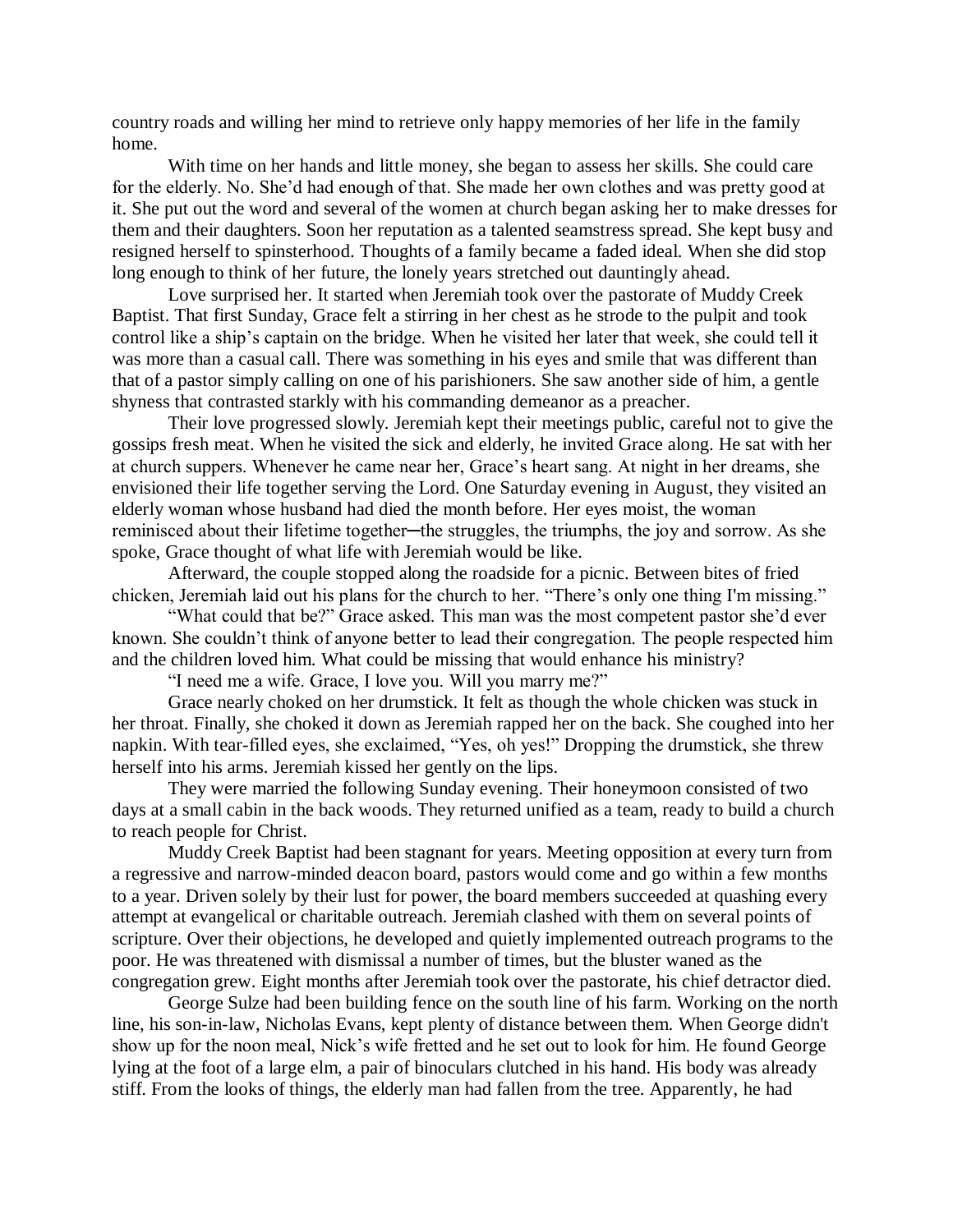climbed out on a rotted limb to spy on Nick. Those who had worked for Sulze in the past told how he loved to sneak up on them. He'd hide in the bushes and try to catch them sloughing off. The limb onto which George had shimmied gave way. The old man fell 20 feet and struck his head on a rock. Doc Anderson said he died within minutes.

George had controlled his farm and the church for 50 years. His chief quote, "This is the way we've always done it, and there ain't no reason to change now," bellowed out in his gruff, authoritarian voice was standard at every business meeting.

Soon after George's funeral, a new spirit entered the congregation. The rest of the deacons were dismissed and a new board was appointed. People were friendlier; they came together to work and play. No longer stiff, formal affairs, dinners became times of fellowship ringing with laughter and camaraderie. The church blossomed as new Sunday school classes were added to accommodate the burgeoning congregation. Under Nick's management, the family farm had begun to prosper. He was a cheerful young man and the Muddy Creek congregation readily elected him to the vacancy left by his father-in-law.

Some called the tall, rawboned new preacher Ichabod Crane. Jeremiah good-naturedly took it in stride. He even went so far as to appear one Sunday morning with a carved-out pumpkin perched on his head. He laughed along with the people. Setting it on the floor beside the pulpit, he preached on the greatness of God's provision without skipping a beat.

After yesterday's meal, the men met to discuss whether to add onto the church or replace it. Because the building was so old, it was agreed new construction would be advisable. The new church would be built alongside the old one so that the original could be used until the new one was completed.

After breakfast, Jeremiah and Grace went to their separate tasks. His was to dig out the spring at the edge of the pasture, hers to work in the garden. It would soon be time for canning. Grace both loved and hated the process. She enjoyed harvesting God's bounty, yet the work seemed so slow and tedious. Everything has a recipe, she reminded herself. Prepare the vegetables, wash the jars, fill and seal them, put them in the pressure cooker.

Last year Grace forgot to let off the steam. The pressure built until it bulged and split the vessel's sides and blew off its top. She was in the parlor cleaning when the explosion shook the house. Once her head cleared, she stumbled wobbly-kneed to the kitchen. Stewed tomatoes covered every inch of the ceiling and the wall behind the stove. There was a hole in the ceiling large enough for a man to fit through. The lids of the cooker and several jars were stuck in the rafters.

In the barn, Jeremiah heard the blast and came running. Flinging open the back door, he took in the scene. Grace looked at him in horror, wondering what her new husband's reaction would be. He looked at her standing wide-eyed in the middle of the mess. Aside from her pale face, she seemed to be uninjured. He surveyed the hole and the globs of tomato plastered to the walls. Barely recognizable, the exploded pressure cooker lay on the far side of the kitchen amid glass shards littering the floor. Every jar had shattered. Jeremiah grinned at his wife.

"Supper will be awhile," Grace said, tears misting her eyes. Jeremiah stifled a chuckle. Waving her hand abjectly around the room, she added, "I've got to go out and pick some more tomatoes. I don't think we can eat these."

"That probably be best," Jeremiah said, his grin widening. His titter became more open. He couldn't hold it in. Suddenly he roared with laughter. Bending over, he slapped his knees. Tears ran down his cheeks. Each time he tried to stop, the look on Grace's face set him off again. She tried to be mad at him. Her cooker was ruined. A whole batch of tomatoes was wasted. Her